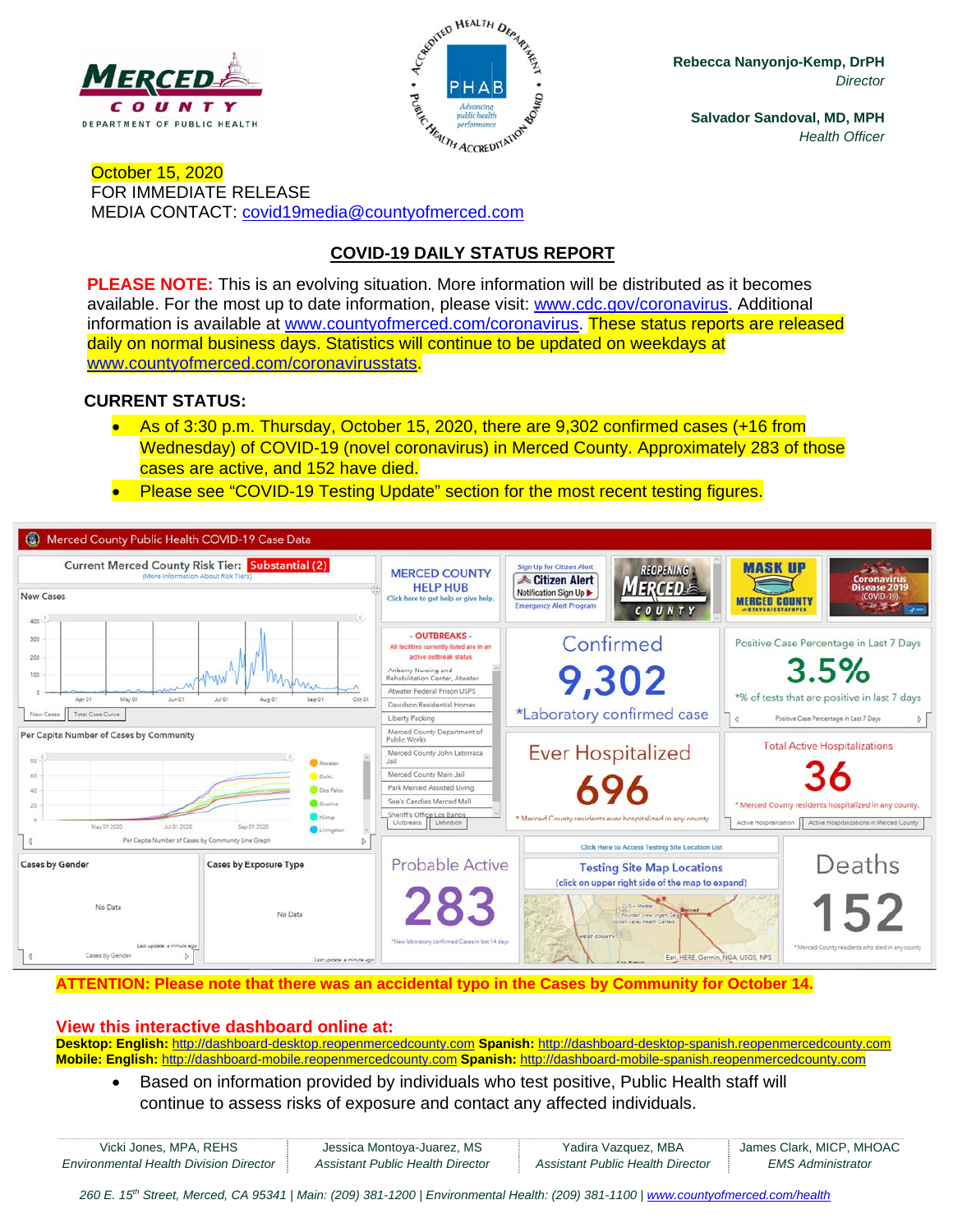- Due to privacy laws, the Public Health Department cannot release identifying information related to positive cases.
- In California, there are 858,401 confirmed cases and 16,757 deaths.

## **RECENT ACTIVITIES & UPDATES:**

- Merced County Public Health continues to coordinate with federal, state and local partners to further prepare us for future impacts. This includes working with the California Department of Public Health and the Centers for Disease Control and Prevention to monitor COVID-19.
- Visit the link below to access Merced County Public Health's blueprint for businesses to help better understand the different tiers and the activities allowed under each tier.
	- o https://www.co.merced.ca.us/DocumentCenter/View/25797/COVID-19-Risk-Determination-Chart
- In an effort to slow the spread of COVID-19 by preventing large group gatherings, the County's regional parks (Lake Yosemite, Hagaman Park and Henderson Park) will be closed on Saturdays and Sundays until further notice. The parks will remain open on weekdays, but physical distancing must be adhered to and large group gatherings will continue to be prohibited.
- The Merced County Office of Emergency Services and Merced County Department of Public Health proclaimed a local and public health emergency March 13 in order to help address the outbreak. The Board of Supervisors ratified those actions during a March 16 special meeting.
- The Merced County Public Health Department Operations Center was activated Jan. 27, 2020 (263 days) in order to prepare for COVID-19 in and around our community. The Merced County Emergency Operations Center and Human Services Agency Department Operations Center are also currently active.

### **COVID-19 TESTING UPDATE:**

 As of Oct. 15, a total of 58,996 tests have been performed in Merced County: 9,302 of those tests are confirmed as positive cases. These figures include testing through both the commercial and public health lab systems.

| <b>Testing Site</b>                    | <b>Location</b>                             | <b>Registration</b>                                      |
|----------------------------------------|---------------------------------------------|----------------------------------------------------------|
| Golden Valley<br><b>Health Centers</b> | 645 Seventh St, Los Banos                   | 1-866-682-4842<br>www.gyhc.org                           |
| Golden Valley<br><b>Health Centers</b> | 857 W. Childs Ave., Merced                  | 1-866-682-4842<br>www.gvhc.org                           |
| <b>OptumServ Site</b>                  | 900 Martin Luther King Jr. Dr,<br>Merced    | 1-888-634-1123 or online at<br>www.lhi.care/covidtesting |
| CVS - Merced                           | 1970 Yosemite Pkwy, Merced                  | https://bit.ly/3e9kaS4                                   |
| CVS - Atwater                          | 1651 Bellevue Rd, Atwater                   | https://bit.ly/3e9kaS4                                   |
| CVS - Livingston                       | 474 Winton Parkway,<br>Livingston, CA 95334 | 209-394-6785<br>https://bit.ly/3e9kaS4                   |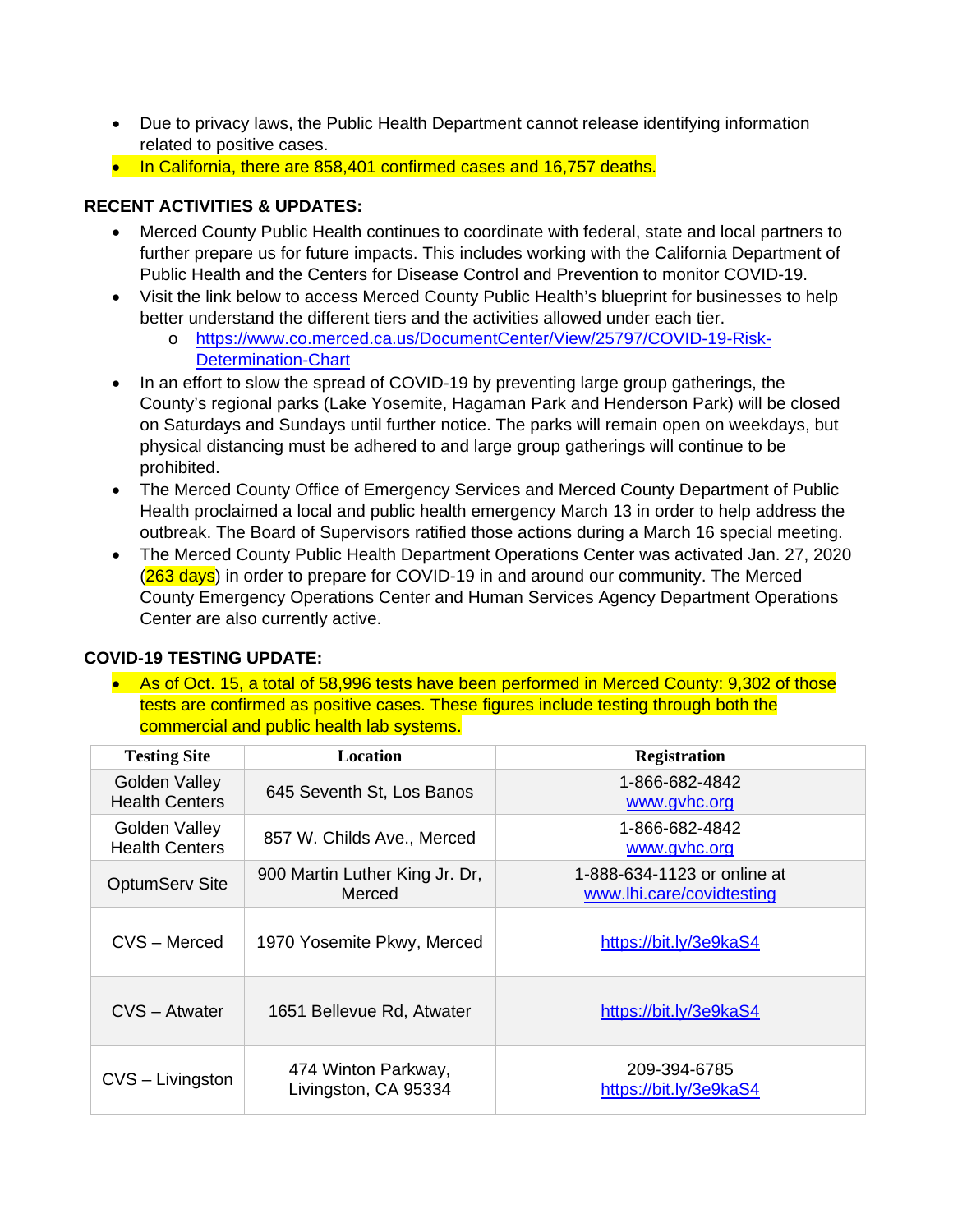| <b>Fountain View</b><br><b>Urgent Care</b>    | 374 W. Olive Ave. # A, Merced                  | 209-384-5766                    |
|-----------------------------------------------|------------------------------------------------|---------------------------------|
| Castle Family<br><b>Health Urgent</b><br>Care | 3605 Hospital Rd, Atwater                      | 209-381-2000                    |
| San Joaquin<br>Drug                           | 9215 E, CA-140, Planada                        | 209-382-1291                    |
| Verily - Los<br><b>Banos</b>                  | Los Banos Fairgrounds: 403 F<br>St., Los Banos | www.projectbaseline.com/COVID19 |

- Within the public health system, every person who has met CDC criteria for severe disease within Merced County has been tested.
- Public Health is actively identifying other methods to enhance testing capability for providers throughout the community and increase testing county-wide. We will continue to be notified should positive tests come through either system (public health or commercial).

## **COVID-19 SYMPTOMS AND PRECAUTIONS:**

- Coronavirus symptoms include: mild to severe respiratory illness, fever, cough, difficulty breathing, chills, repeated shaking with chills, muscle pain, headache, sore throat, and loss of taste or smell. If symptoms develop, individuals should stay at home to limit exposure to others.
- Anyone who has had contact with a person with possible COVID-19 infection and has the above symptoms should call his/her local health department/health care provider immediately.
- Do not go to your provider's office without calling ahead. Do not call 911 for suspected COVID-19 unless you are having a medical emergency.
- During the flu season, there are steps you can take to protect your health and the health of those around you:
	- o Wash your hands regularly with soap and water for 20 seconds.
	- o Avoid touching your eyes, nose, or mouth with unwashed hands.
	- o Avoid close contact with people who are sick.
	- o Stay away from work, school or other people if you become sick with respiratory symptoms such as fever and cough.
	- $\circ$  Cover sneezes or coughs with a tissue, then throw the tissue in the trash.
	- o Wear a face covering when in public.

### **ADDITIONAL RESOURCES:**

- **Sign up for COVID-19 alerts: www.countyofmerced.com/coronavirus**
- Merced County Public Health COVID-19 **Information Webpage**: o www.countyofmerced.com/coronavirus
- Merced County Public Health **Information Line**:
	- o 209-381-1180 (English, Spanish, and Hmong. Live reps. available 8 a.m. to 5 p.m.)
- **Email** COVID-19-specific questions to Merced County Public Health:
	- o COVID19@countyofmerced.com.
- Updated **CDC Information**:
	- o https://www.cdc.gov/coronavirus/2019-ncov/whats-new-all.html
- CDC **Resources for Households**: